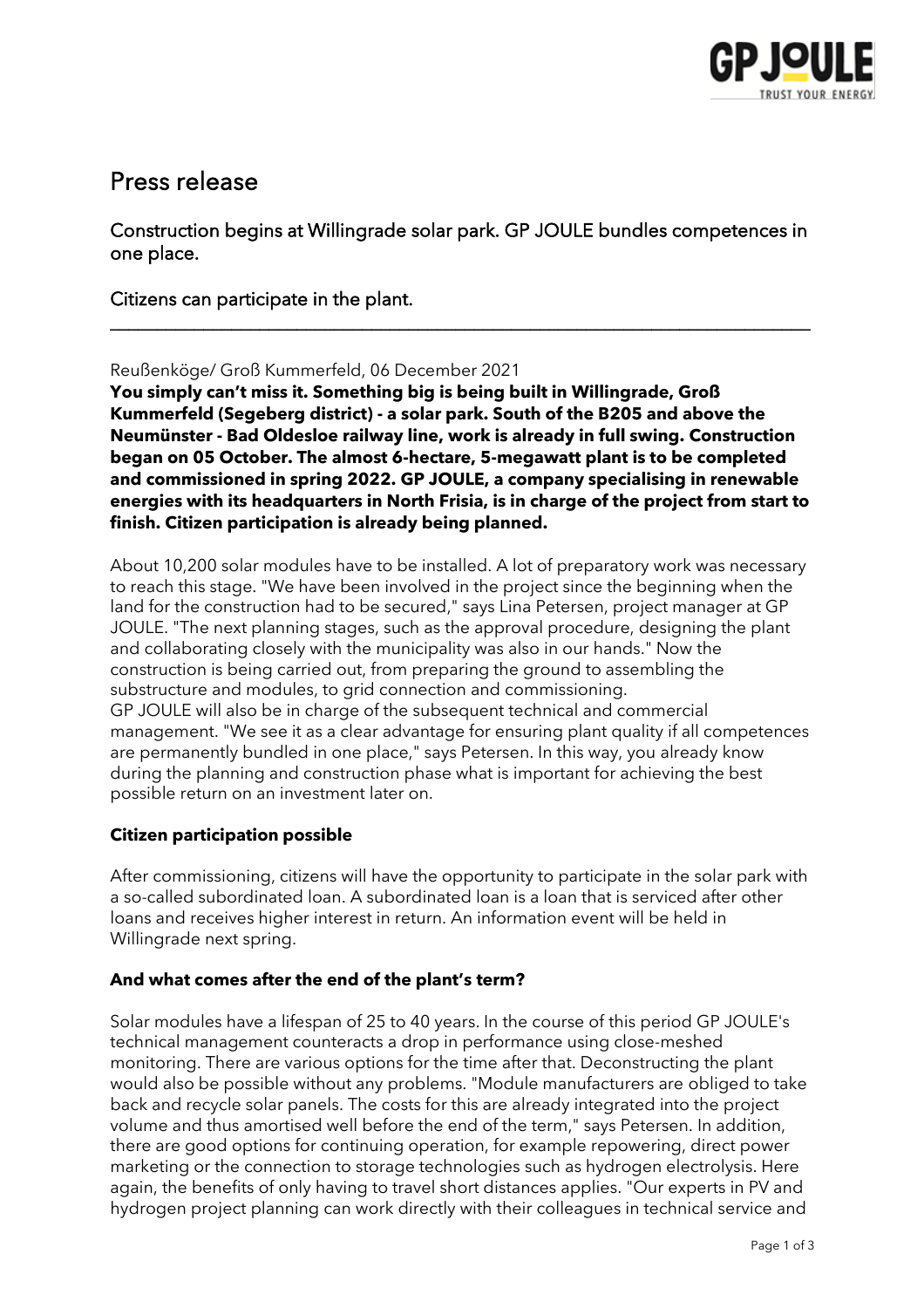

commercial management." When the time comes, we can find the best solution for what to do with the park together. "And what's good for the shareholders, too," adds Lina Petersen.

## **Images**